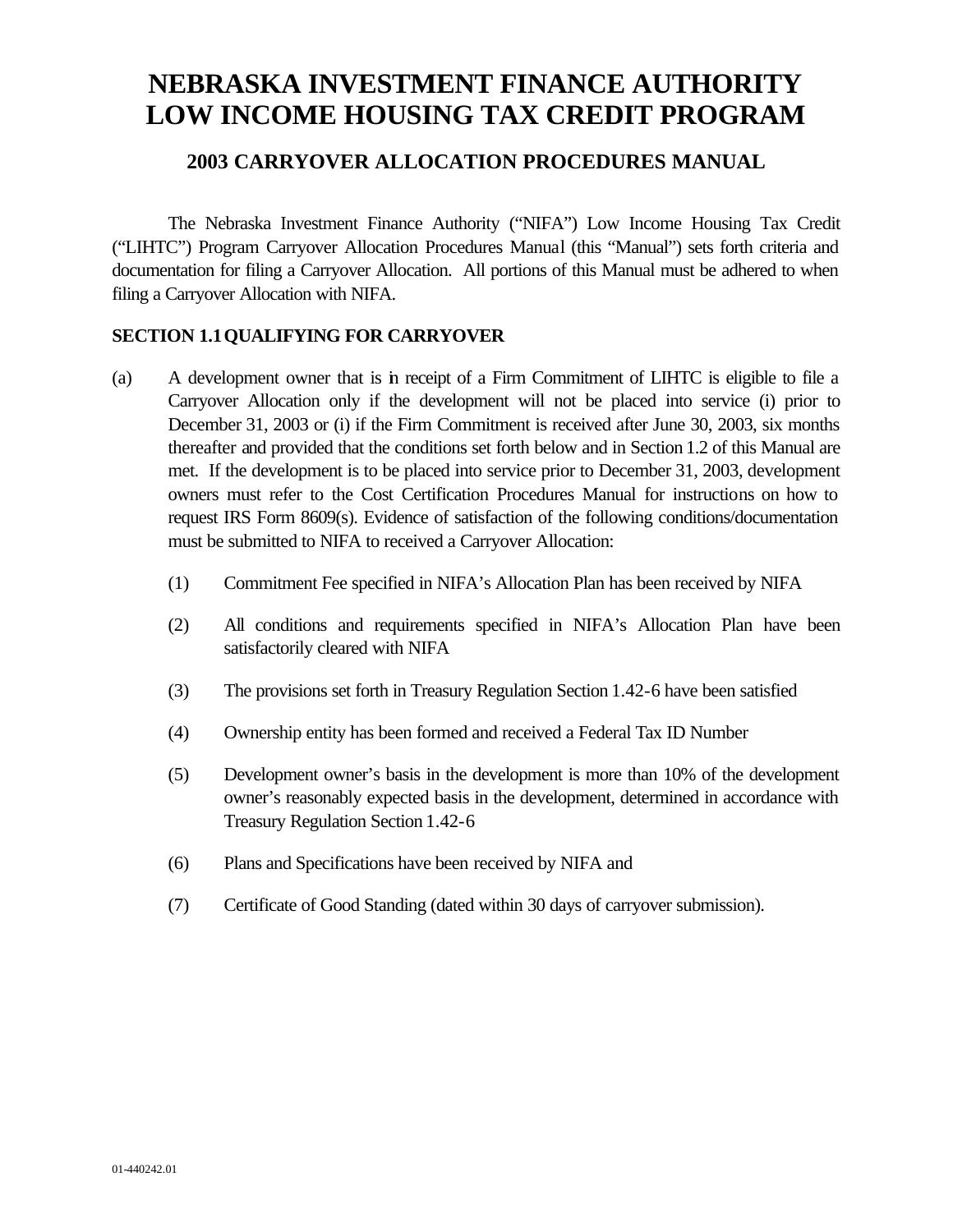## **SECTION 1.2REQUIREMENTS FOR FILING A CARRYOVER ALLOCATION**

(a) Development owners satisfying the conditions in Section 1.1(a) of this Manual must file a Carryover Allocation with NIFA either (i) prior to **November 1, 2003** for developments receiving a Firm Commitment prior to June 30, 2003; or (ii) no later than 5 months after receipt of a Firm Commitment made after June 30, 2003. **NOTE: A Late Fee of 1% of the LIHTC allocation will be assessed for any development that fails to meet the specified deadlines for submission of a Carryover Allocation Form.**

The following documentation must be submitted to NIFA to receive a Carryover Allocation:

- (1) Carryover Allocation Form, Section 1.3 of this Manual, which is hereby incorporated into the Carryover Allocation Procedures Manual, as amended and made a part hereof, complete with original signatures. The Carryover Allocation Form certifies, among other things, the expenditures paid or incurred to date, and the percentage of reasonably expected basis represented by such expenditures. Upon execution by the development owner and NIFA, the Carryover Allocation Form is considered to be an allocation of LIHTCs pursuant to Section 42(h)(1) of the Internal Revenue Code of 1986, as amended.
- (2) An Independent Auditor's Report on Applying Agreed-upon Procedures (must be from an independent, third-party certified public accountant or attorney). A sample can be found in Section 1.5 of this Manual.
- (3) Completed Carryover Qualification Worksheet, Section 1.4 of this Manual, in accordance with the instructions provided therein.
- (b) All documentation stated in Section  $1.2(a)(1)$  through (3) of this Manual must be stapled together and submitted to NIFA. Upon review of the submitted documentation by NIFA, the development owner will only be notified by NIFA if any discrepancies are found in the submitted documentation. The development owner will be given a specific time frame in which to correct such discrepancies. Given that this is occurring at the end of the year, time is of the essence. Thus, if the development owner does not comply with the requirements within the specified time frame, NIFA may terminate the application without further review or consideration.
- (c) If the development owner will be satisfying the requirements of a carryover allocation, pursuant to Code Section  $42(h)(1)(E)$ , through the acquisition of land or land and its associated improvements the development owner must submit to NIFA a copy of the executed Warranty Deed with the ownership entity as the grantee which has been filed with the appropriate real property records office. Further, the development owner must supply to NIFA a copy of the closing statement for the acquisition of the land and its associated improvements which has been executed by the ownership entity and the title company, if appropriate.
- (d) When all conditions and requirements of this Manual have been deemed satisfied by NIFA, NIFA will execute the Carryover Allocation Form and return one copy to the development owner. The original Carryover Allocation Form will be filed with the Internal Revenue Service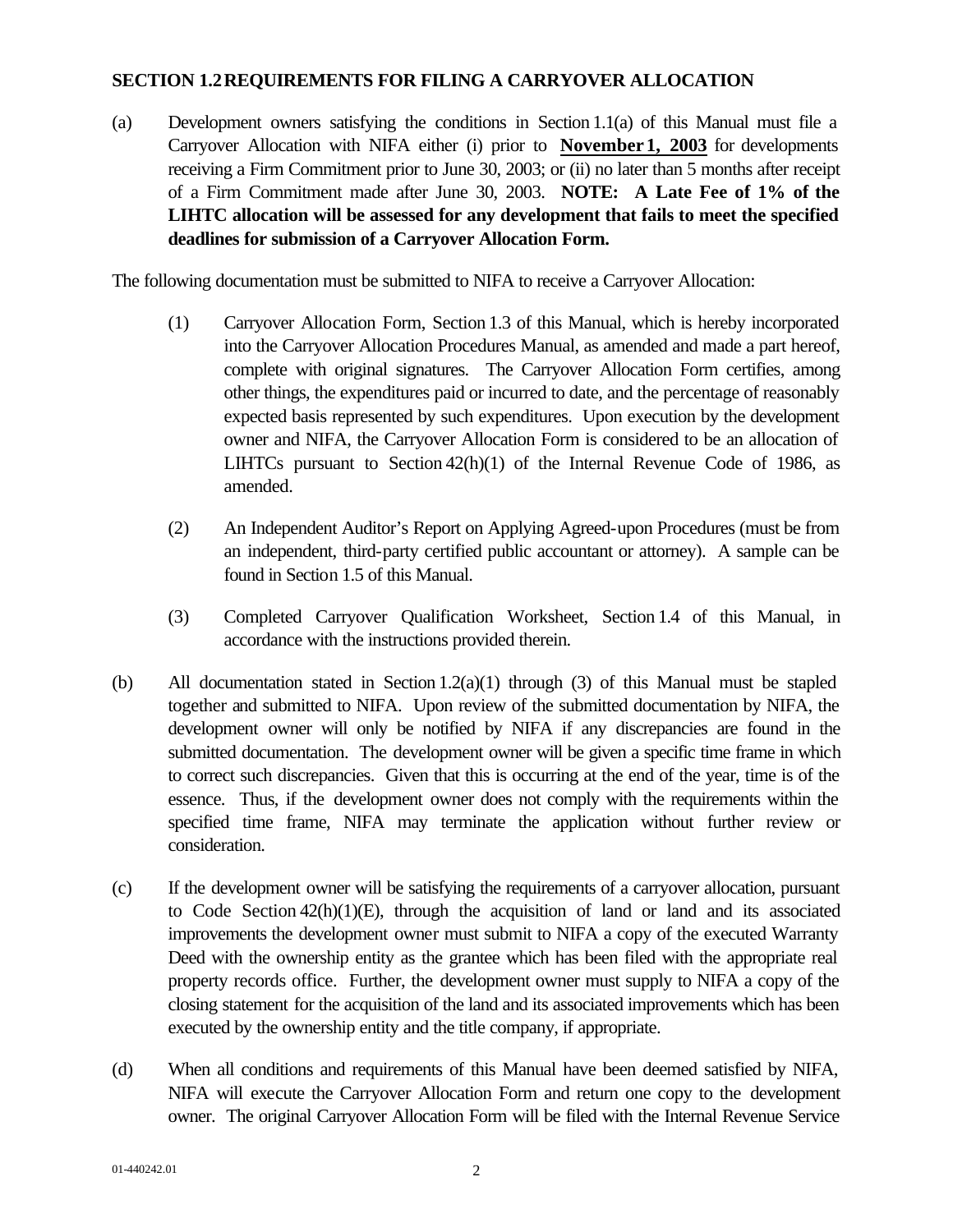by NIFA.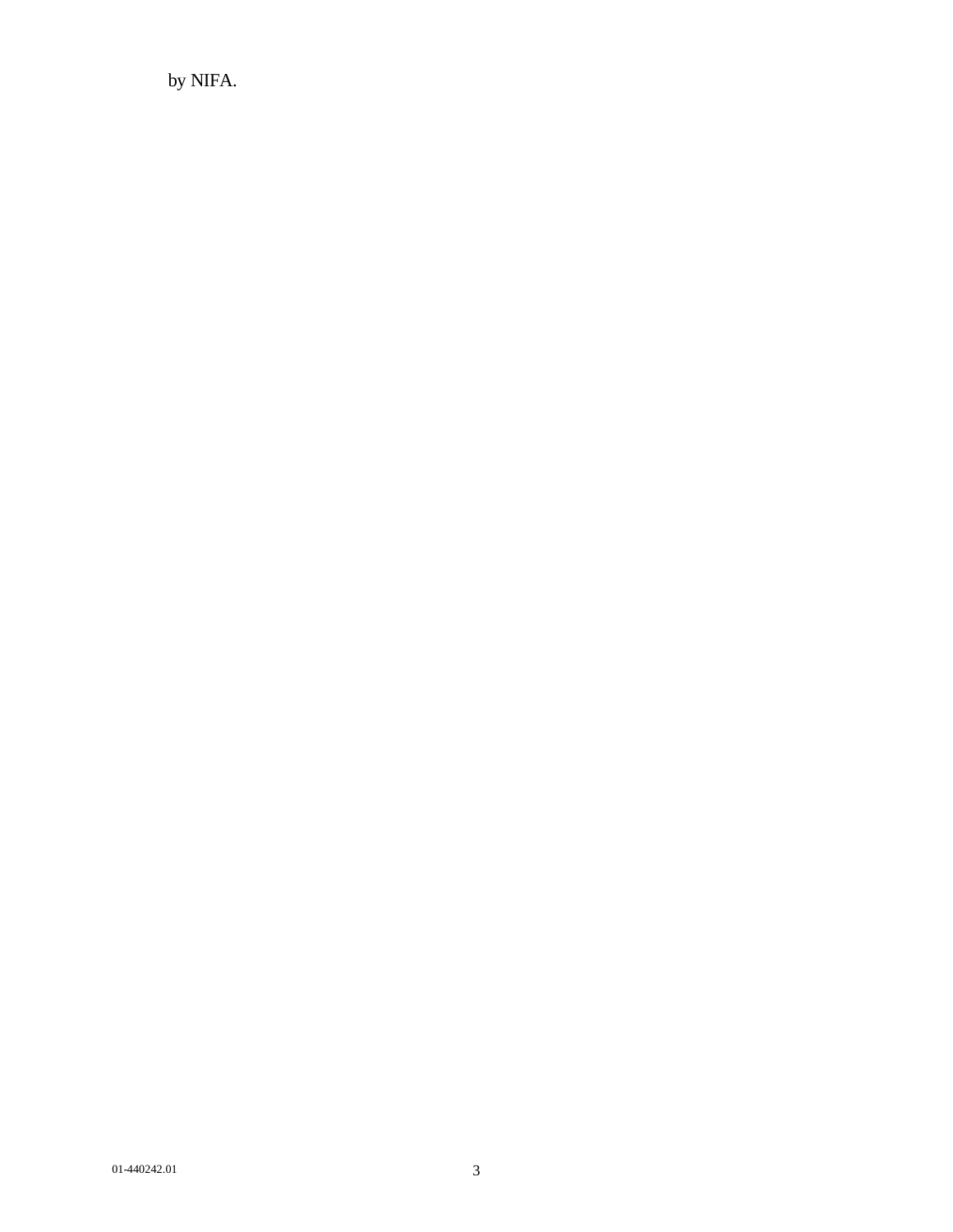# **SECTION 1.3CARRYOVER ALLOCATION FORM**

| Development Name:       |        |      |  |
|-------------------------|--------|------|--|
| Development<br>Address: |        |      |  |
| City:                   | State: | Zip: |  |

The Nebraska Investment Finance Authority ("NIFA") hereby issues a Carryover Allocation of 2003 low-income housing tax credits ("LIHTC") pursuant to Section 42(h)(1)(E)(ii) of the Internal Revenue Code of 1986, as amended (the "Code"), in an amount not to exceed the amount stated in Section 1.3(a) of this Carryover Allocation Form.

\_\_\_\_\_\_\_\_\_\_\_\_\_\_\_\_\_\_\_\_\_\_\_\_\_\_\_\_\_\_\_\_\_\_\_ (the "Development Owner") hereby certifies that each building for which this LIHTC allocation is being made is a qualified building as defined in Section  $42(h)(1)(E)(ii)$  of the Code.

The Development Owner hereby certifies that each building for which this LIHTC allocation is being made will be placed in service no later than December 31, 2005.

The Development Owner hereby certifies that as of the date of this Carryover Allocation, the expenditures actually paid or incurred by the Development Owner are \$ expected basis of \$\_\_\_\_\_\_\_\_\_\_\_\_\_\_\_\_\_\_\_\_\_\_\_\_\_ in the development as of December 31, 2005.

The Development Owner hereby acknowledges that it is aware of and agrees to abide by all terms and conditions which are stated in the Commitment Notice and the Carryover Allocation Procedures Manual.

The Development Owner hereby agrees and acknowledges that all requirements as stated in the Cost Certification Procedures Manual Form must be met before IRS Form 8609(s) can be issued by NIFA.

The Development Owner hereby agrees and consents to the return of any unused LIHTC at the time of final allocation should NIFA determine that a reduction in LIHTC is appropriate under Section  $42(m)(2)$  of the Code.

 $\Box$  If this box is checked, the Development Owner hereby irrevocably elects, pursuant to Section  $42(b)(2)(A)(ii)$  of the Code, to lock the applicable credit percentage for the development as the percentage prescribed by the Secretary of the Treasury for the month of \_\_\_\_\_\_\_\_\_\_\_\_\_\_\_\_\_\_\_\_\_\_\_\_\_\_\_\_, 200\_, which is the month of execution of this Carryover Allocation Form. NIFA and the Development Owner acknowledge that this Carryover Allocation Form constitutes an agreement binding upon NIFA, the Development Owner, and all successors in interest to the Development Owner as development owners of the development, subject to compliance by the Development Owner with the requirements of Section 42 of the Code and the requirements of NIFA.

# **NOTE TO DEVELOPMENT OWNERS: IF YOU HAVE PREVIOUSLY EXECUTED AN AGREEMENT AND ELECTION STATEMENT WITH NIFA LOCKING THE APPLICABLE LIHTC PERCENTAGE**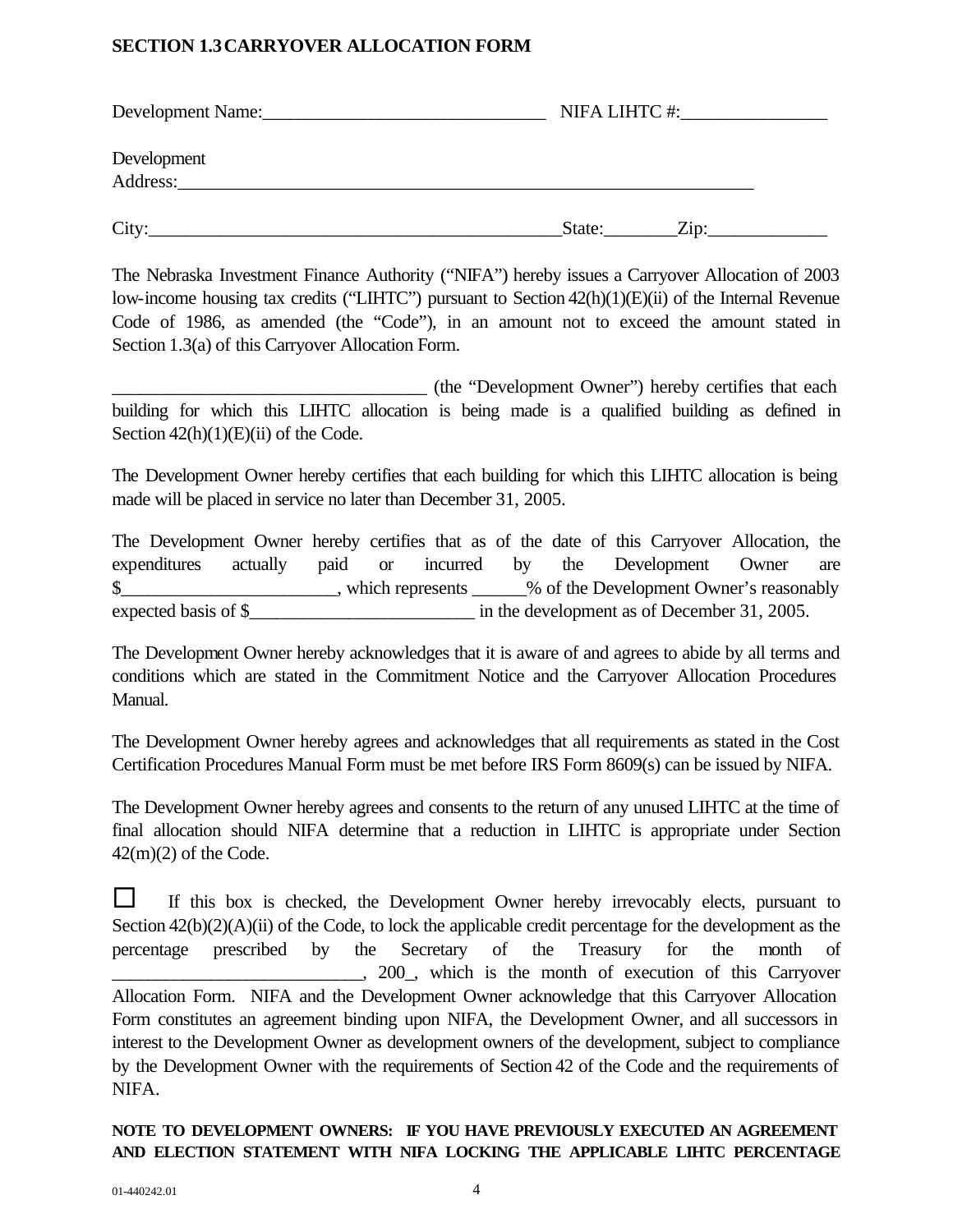#### **FOR THE DEVELOPMENT, YOU MAY NOT DO SO AGAIN HERE.**

 $\Box$  If this box is checked, the Development Owner hereby irrevocably elects to designate the placed in service date of the building(s) as the date on which the gross rent floor in Code Section  $42(g)(2)(A)$  will take effect. If the Development Owner does not check this box, or otherwise makes a written designation containing the information in the preceding sentence that is received by NIFA at the address specified below on or before the date the building is placed is service, then the gross rent floor in Code Section  $42(g)(2)(A)$  will take effect on the date of NIFA's initial allocation of LIHTCs to the building (or, for bond-financed buildings described in Code Section 42(h)(4)(B), the date NIFA initially issues a determination letter to the building).

The Development Owner hereby agrees and acknowledges that NIFA reserves, commits, and allocates LIHTCs to partnerships, limited liability companies, corporations, and individuals. Reservations, commitments, and carryover allocations of LIHTC are not transferable, and any change in ownership of the development requires NIFA's prior written approval.

In issuing this Carryover Allocation, NIFA has relied solely upon the information submitted to it by the Development Owner. NIFA makes no representations concerning or guaranteeing that the Development Owner will be eligible to receive the LIHTC stated herein, as such determination rests with the Internal Revenue Service.

NIFA, as the low-income housing tax credit agency for the State of Nebraska, hereby allocates LIHTC to the development as set forth in Section 1.3(a) of this form.

| Development Name:       |                | NIFA LIHTC #: |  |  |
|-------------------------|----------------|---------------|--|--|
| Development<br>Address: |                |               |  |  |
| City:                   | Zip:<br>State: |               |  |  |

Under penalty of perjury, I certify that the information and the statements in this Carryover Allocation Form are true and accurate:

| Signature of Development Owner                                                   | Title | Date |
|----------------------------------------------------------------------------------|-------|------|
| SUBSCRIBED AND SWORN TO before me this _____________ day of _____________, 2003. |       |      |
| Notary Public in and for the State of ___________, County of ___________         |       |      |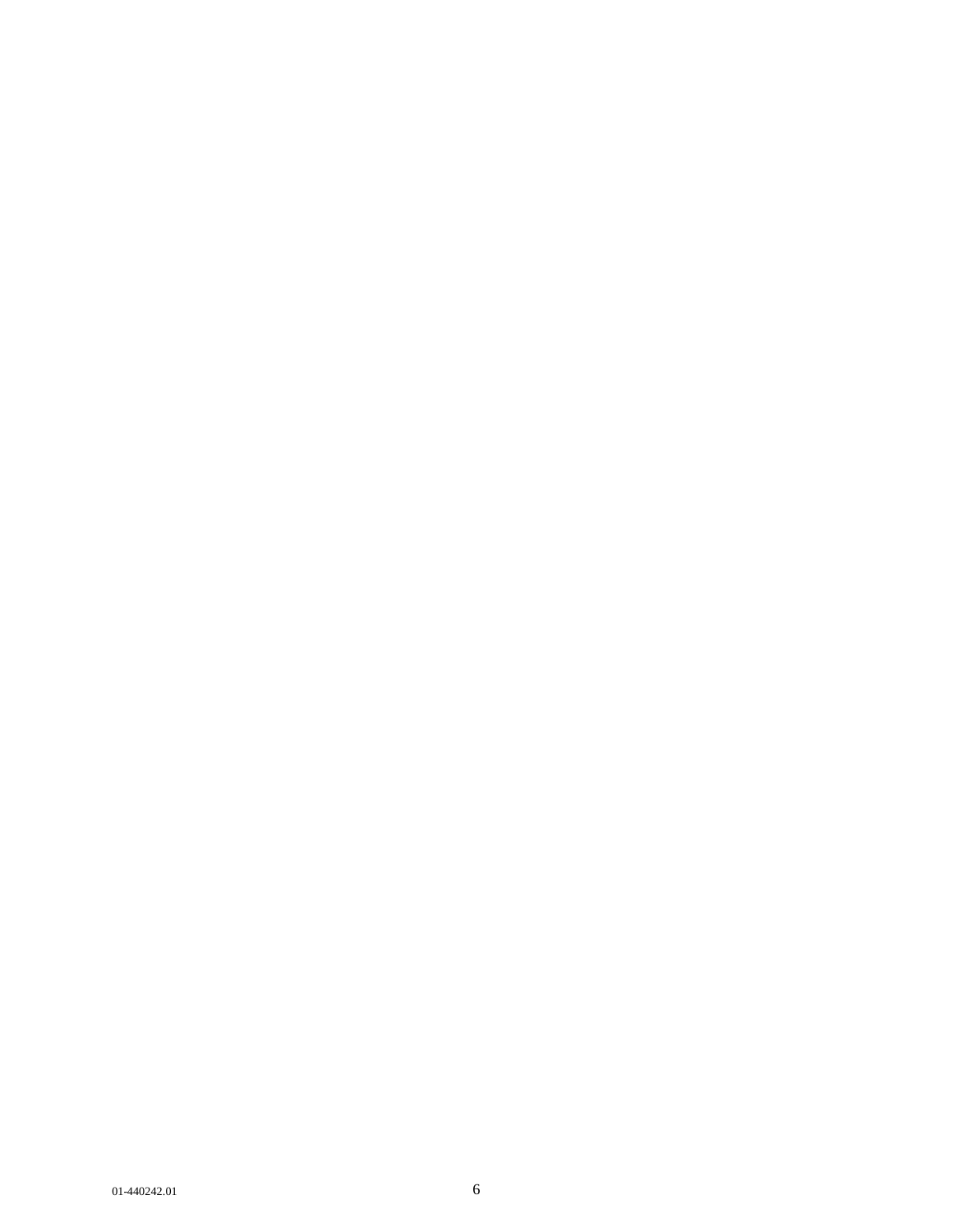| Development Owner                                                                                                                                                                                                              |                                   |                                       |      |
|--------------------------------------------------------------------------------------------------------------------------------------------------------------------------------------------------------------------------------|-----------------------------------|---------------------------------------|------|
| Name: Name and the state of the state of the state of the state of the state of the state of the state of the state of the state of the state of the state of the state of the state of the state of the state of the state of |                                   |                                       |      |
| Development Owner                                                                                                                                                                                                              |                                   |                                       |      |
|                                                                                                                                                                                                                                |                                   |                                       |      |
|                                                                                                                                                                                                                                |                                   |                                       |      |
|                                                                                                                                                                                                                                |                                   |                                       |      |
| Federal Tax ID Number of Development Owner:                                                                                                                                                                                    |                                   |                                       |      |
|                                                                                                                                                                                                                                | (this number must be established) |                                       |      |
|                                                                                                                                                                                                                                |                                   |                                       |      |
|                                                                                                                                                                                                                                |                                   |                                       |      |
| Acknowledged, agreed, and accepted:                                                                                                                                                                                            |                                   |                                       |      |
| Nebraska Investment Finance Authority                                                                                                                                                                                          |                                   |                                       |      |
| 1230 "O" Street                                                                                                                                                                                                                |                                   |                                       |      |
| Suite 200                                                                                                                                                                                                                      |                                   |                                       |      |
| Lincoln, Nebraska 68508                                                                                                                                                                                                        |                                   | NIFA Federal Tax ID Number 47-0613449 |      |
|                                                                                                                                                                                                                                |                                   |                                       |      |
|                                                                                                                                                                                                                                |                                   |                                       |      |
| Timothy R. Kenny, Executive Director                                                                                                                                                                                           |                                   |                                       | Date |
|                                                                                                                                                                                                                                |                                   |                                       |      |
|                                                                                                                                                                                                                                |                                   |                                       |      |
| SUBSCRIBED AND SWORN TO before me this ____________ day of ___________, 2003.                                                                                                                                                  |                                   |                                       |      |
|                                                                                                                                                                                                                                |                                   |                                       |      |
| Notary Public in and for the State of Nebraska.                                                                                                                                                                                |                                   |                                       |      |

Commission expires: \_\_\_\_\_\_\_\_\_\_\_\_\_\_\_\_\_\_\_\_\_\_\_.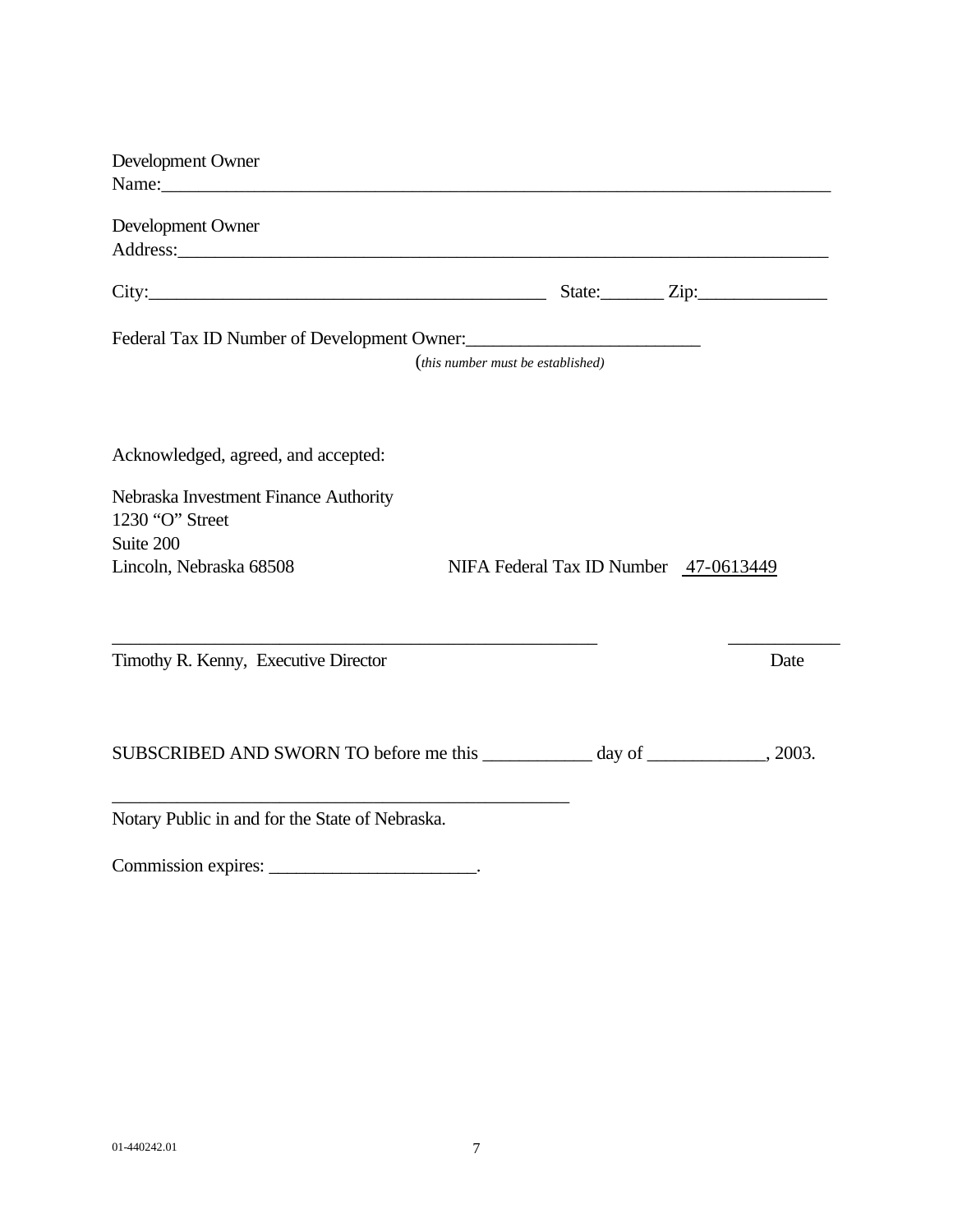# **SECTION 1.3(a) CARRYOVER CALCULATION WORKSHEET**

| Development Name:       | NIFA LIHTC #:  |
|-------------------------|----------------|
| Development<br>Address: |                |
| City <sup>·</sup>       | Zip:<br>State: |

Total Number of Residential Buildings in the Development: \_\_\_\_\_\_\_\_\* \*(disclosure of the number of buildings is irrevocable)

| Bld# | <b>Street Address</b> | <b>Bldg</b><br>ID#<br>(NIFA will<br>assign) | <b>Expected</b><br><b>Placed in</b><br><b>Service</b><br><b>Date</b> | Anticipated<br>Eligible<br><b>Basis</b><br><b>Amount</b> | Appl.<br>Fraction    | Qualified<br><b>Basis</b><br><b>Amount</b> | $\ast\ast$<br><b>Credit</b><br>$\frac{0}{0}$ | $LIHTC$<br><b>Amount</b> |
|------|-----------------------|---------------------------------------------|----------------------------------------------------------------------|----------------------------------------------------------|----------------------|--------------------------------------------|----------------------------------------------|--------------------------|
| 1.   |                       |                                             |                                                                      |                                                          |                      |                                            |                                              |                          |
| 2.   |                       |                                             |                                                                      |                                                          |                      |                                            |                                              |                          |
| 3.   |                       |                                             |                                                                      |                                                          |                      |                                            |                                              |                          |
| 4.   |                       |                                             |                                                                      |                                                          |                      |                                            |                                              |                          |
| 5.   |                       |                                             |                                                                      |                                                          |                      |                                            |                                              |                          |
| 6.   |                       |                                             |                                                                      |                                                          |                      |                                            |                                              |                          |
| 7.   |                       |                                             |                                                                      |                                                          |                      |                                            |                                              |                          |
| 8.   |                       |                                             |                                                                      |                                                          |                      |                                            |                                              |                          |
| 9.   |                       |                                             |                                                                      |                                                          |                      |                                            |                                              |                          |
| 10   |                       |                                             |                                                                      |                                                          |                      |                                            |                                              |                          |
|      |                       |                                             |                                                                      |                                                          |                      | (High cost area, adjust by $130\%)$ =      |                                              |                          |
|      |                       |                                             |                                                                      |                                                          | <b>TOTAL LIHTC</b> = |                                            |                                              |                          |

*\*\* If the Development Owner has elected to lock the credit percentage pursuant to Section 42(b)(2)(A)(ii) of the Code either in the Carryover Allocation Form or in the Agreement and Election Statement, this credit percentage is fixed and binding upon all buildings in the development with respect to which the LIHTC allocation is made, and upon the Development Owner and all successors as owners of those buildings in the development. If no such election is made, this credit percentage is an estimate for purposes of making the carryover allocation. The Development Owner understands that the actual credit percentage may change depending upon the month in which the development is placed into service.*

If the *Development Owner has elected to lock the credit percentage pursuant to Section*  $42(b)(2)(A)(ii)$  of the Code, then the elected *credit percentage must be used on this page for purposes of calculating the maximum LIHTC amount allocated.*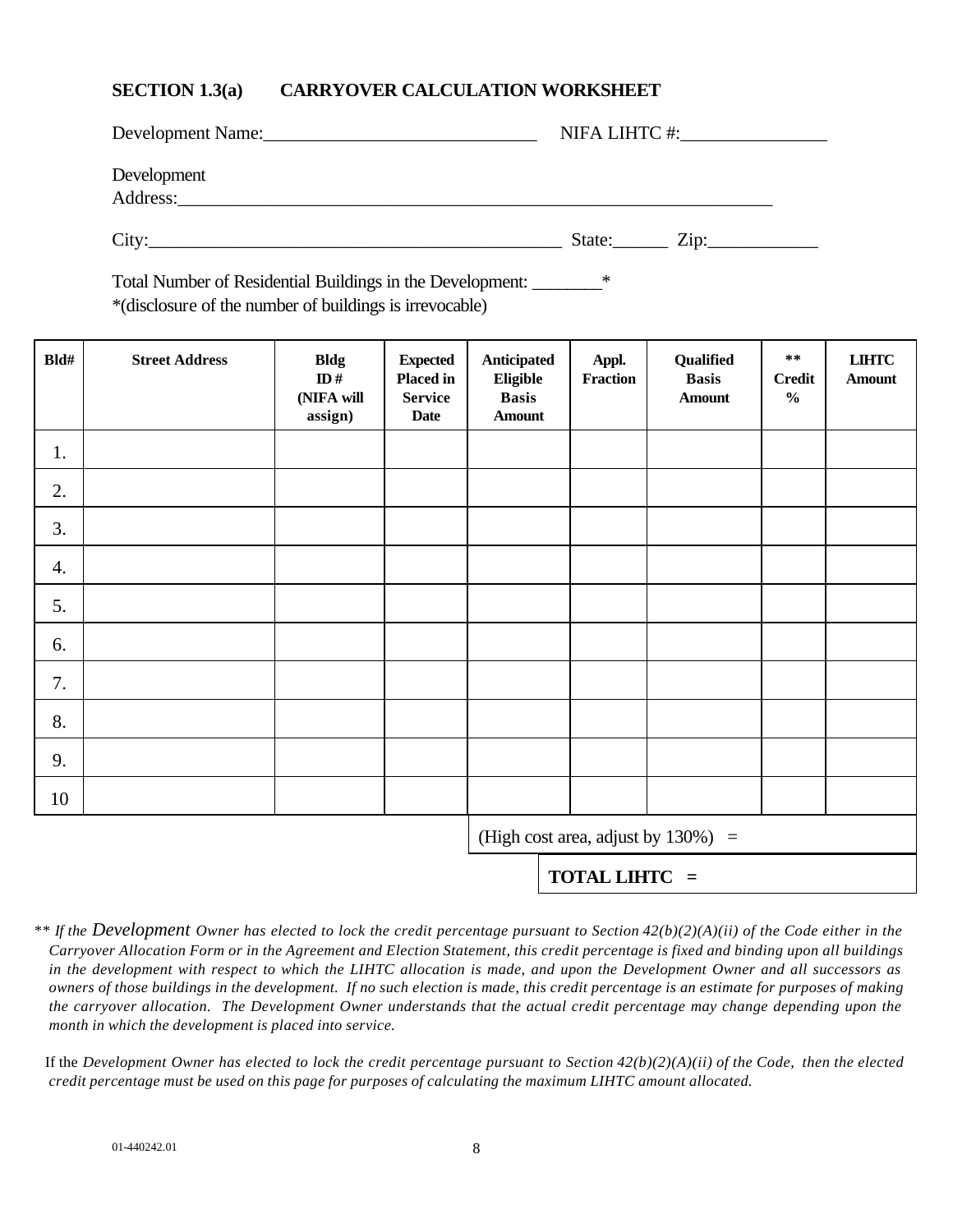# **SECTION 1.4 CARRYOVER QUALIFICATION WORKSHEET**

The following information must be completed in its entirety for each development requesting a Carryover Allocation.

| Development Name:                                                                                                                                                                                                                             |                                |
|-----------------------------------------------------------------------------------------------------------------------------------------------------------------------------------------------------------------------------------------------|--------------------------------|
| Development<br>Address: Note that the contract of the contract of the contract of the contract of the contract of the contract of the contract of the contract of the contract of the contract of the contract of the contract of the contrac |                                |
| City:                                                                                                                                                                                                                                         | State: $\frac{1}{\sqrt{2\pi}}$ |

Total Number of Residential Buildings in the Development:\_\_\_\_\_\_\_\_Date:\_\_\_\_\_\_\_\_\_\_\_\_\_\_\_\_\_

**Column "A"** = the taxpayer's basis  $***$  in the development <u>as of the date this form is prepared</u> by the applicant.

**Column "B"** = the taxpayer's basis \*\*\* in the development <u>as of December 31, 2003 or six months from receipt</u> of a Firm Commitment.

**Column "C"** = the taxpayer's reasonably expected basis \*\*\* in the development <u>as of December 31, 2005</u>.

\*\*\* Basis means the taxpayer's adjusted basis in land and depreciable property that is reasonably expected to be part of the development, whether or not such amounts are includable in the eligible basis of the buildings in the development under Section 42(d) of the Code.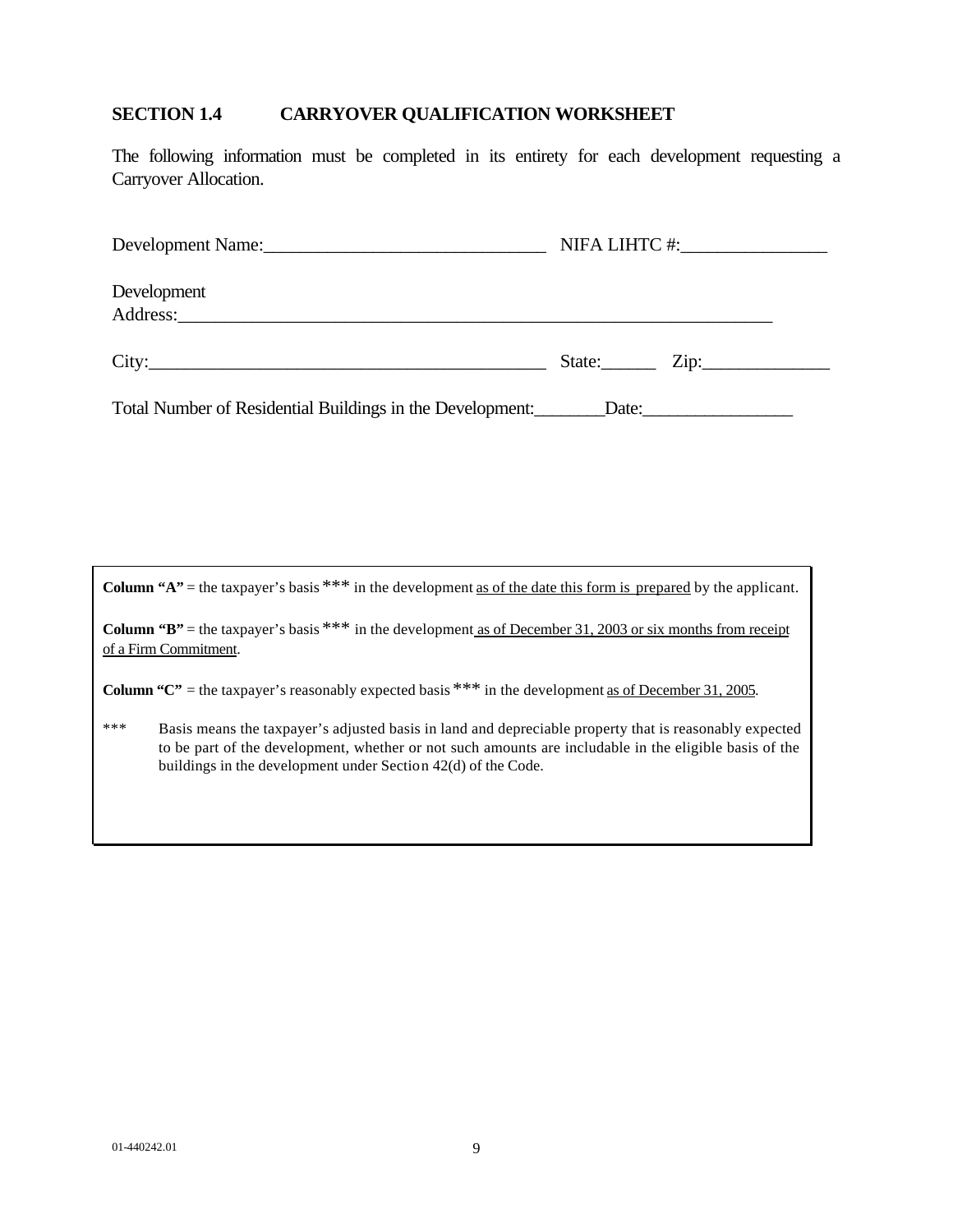| <b>Description</b>                    | Column "A" | Column "B" | Column "C" |
|---------------------------------------|------------|------------|------------|
|                                       |            |            |            |
| 1. Land                               |            |            |            |
| 2. Acquisition of existing structures |            |            |            |
| 3. Demolition                         |            |            |            |
| 4. Site grading, clearing             |            |            |            |
| 5. New building costs                 |            |            |            |
| 6. Rehab of existing structures       |            |            |            |
| 7. Accessory building                 |            |            |            |
| 8. General Requirements               |            |            |            |
| 9. Construction contingency           |            |            |            |
| 10. Architect design                  |            |            |            |
| 11. Architect supervision             |            |            |            |
| 12. Survey/Engineering Fees           |            |            |            |
| 13. Construction insurance            |            |            |            |
| 14. Construction loan interest        |            |            |            |
| 15. Constr loan origination fee       |            |            |            |
| 16. Constr loan credit enhance fee    |            |            |            |
| 17. Construction period taxes         |            |            |            |
| 18. Constr period bridge loan exp     |            |            |            |
| 19. Tax credit fees                   |            |            |            |
| 20. Environmental Study               |            |            |            |
| 21. Market Study                      |            |            |            |
| 22. Real estate attorney              |            |            |            |
| 23. RE Consultant                     |            |            |            |
| 24. Tax Credit consultant fee         |            |            |            |
| 25. Contractor overhead               |            |            |            |
| 26. Contractor Profit                 |            |            |            |
| 27. Developer overhead                |            |            |            |
| 28. Developer Fee                     |            |            |            |
| 29. Title & recording                 |            |            |            |
| 30. Other_                            |            |            |            |
|                                       |            |            |            |
| 31. TOTALS                            |            |            |            |
|                                       | ``A"       | B          | C          |
| 32. Carryover qualification test      |            |            |            |

**Line 31, Column B, divided by Line 31, Column C**  $\qquad \qquad \qquad$  **\*\*** 

\*\* This number **MUST EXCEED 10%** to satisfy the carryover qualification test.

WARNING: If the taxpayer's actual basis as of December 31, 2003 or \_\_\_\_\_\_\_\_\_\_\_\_\_, if Firm Commitment was received after June 30, 2003, is less than the amount shown on line 31, Column B, causing the carryover qualification test results (line 32) to be less than 10%, then the Carryover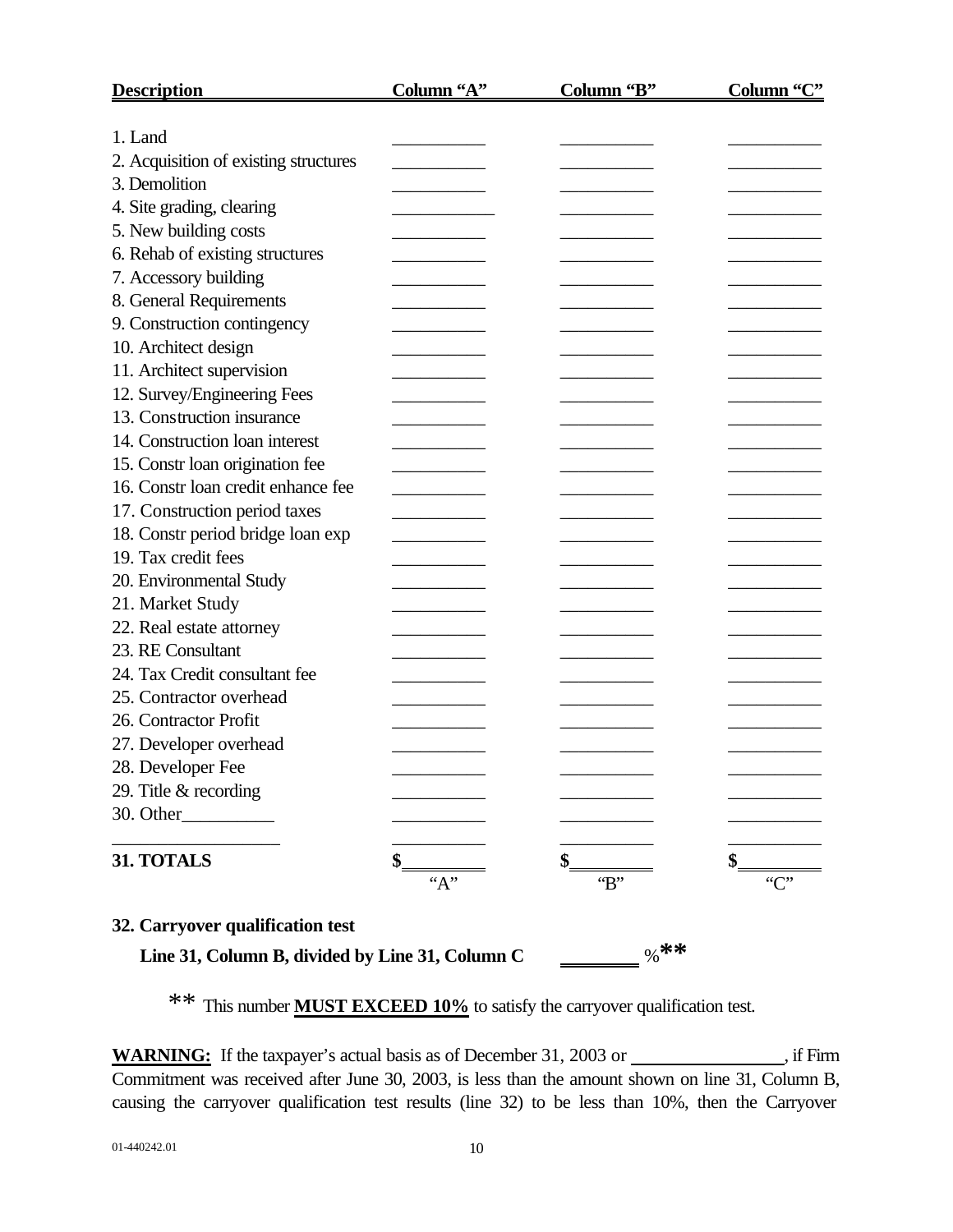Allocation Form set forth in Section 1.3 of this Manual for this development will not be valid.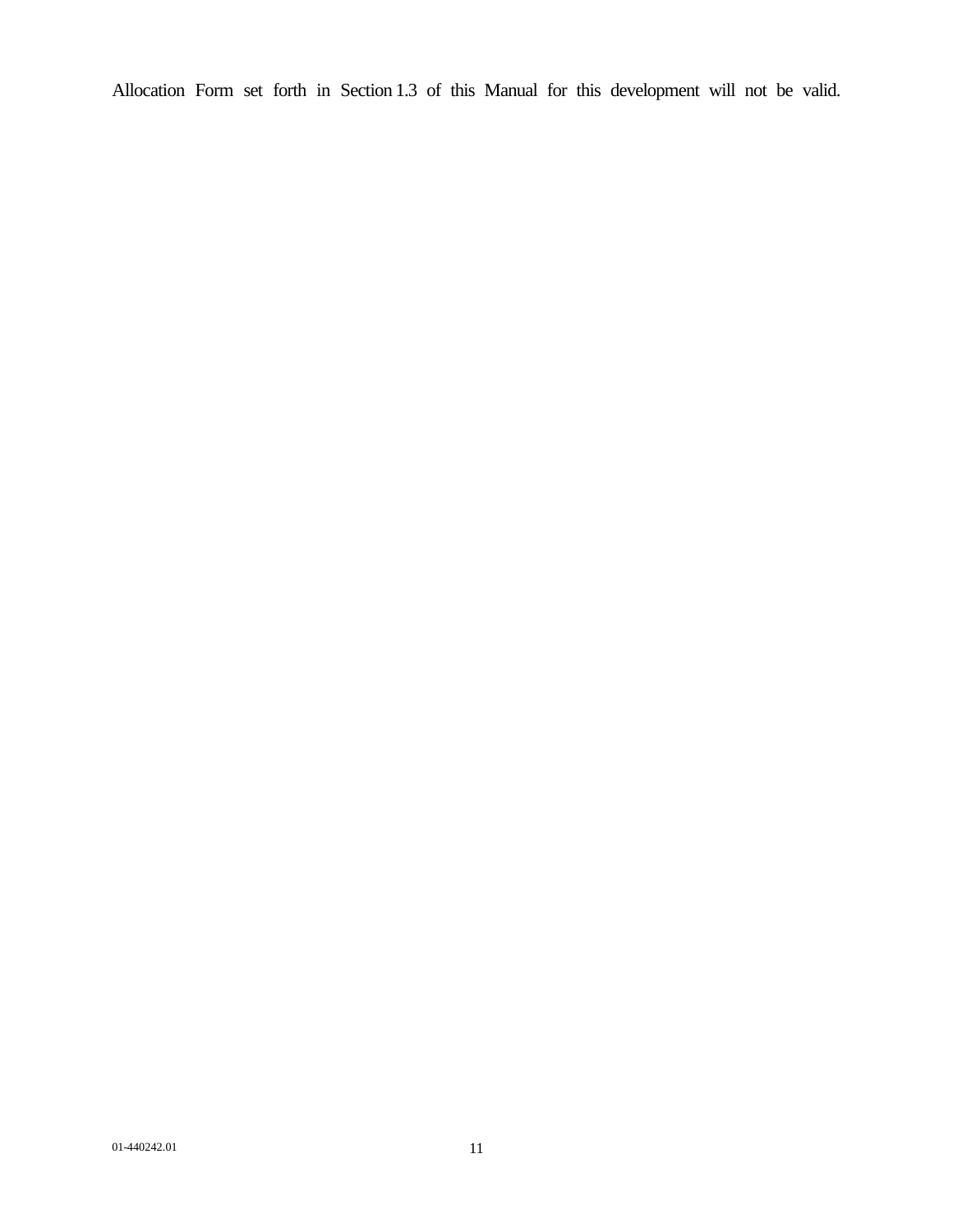The undersigned hereby acknowledges that he/she has read all information contained within the Carryover Allocation Procedures Manual and understands all aspects of this Manual. The undersigned hereby certifies that the information set forth by the undersigned within this Carryover Allocation Form, and any attachments in support thereof, is true, correct, and complete. The undersigned also agrees that NIFA may request additional information to evaluate the application and/or forms contained within this Manual.

\_\_\_\_\_\_\_\_\_\_\_\_\_\_\_\_\_\_\_\_\_\_\_\_\_\_\_\_\_\_\_\_\_\_\_\_\_\_\_\_\_\_\_\_\_\_\_\_\_\_\_\_\_\_\_\_\_\_\_ \_\_\_\_\_\_\_\_\_\_

Development Owner Signature Date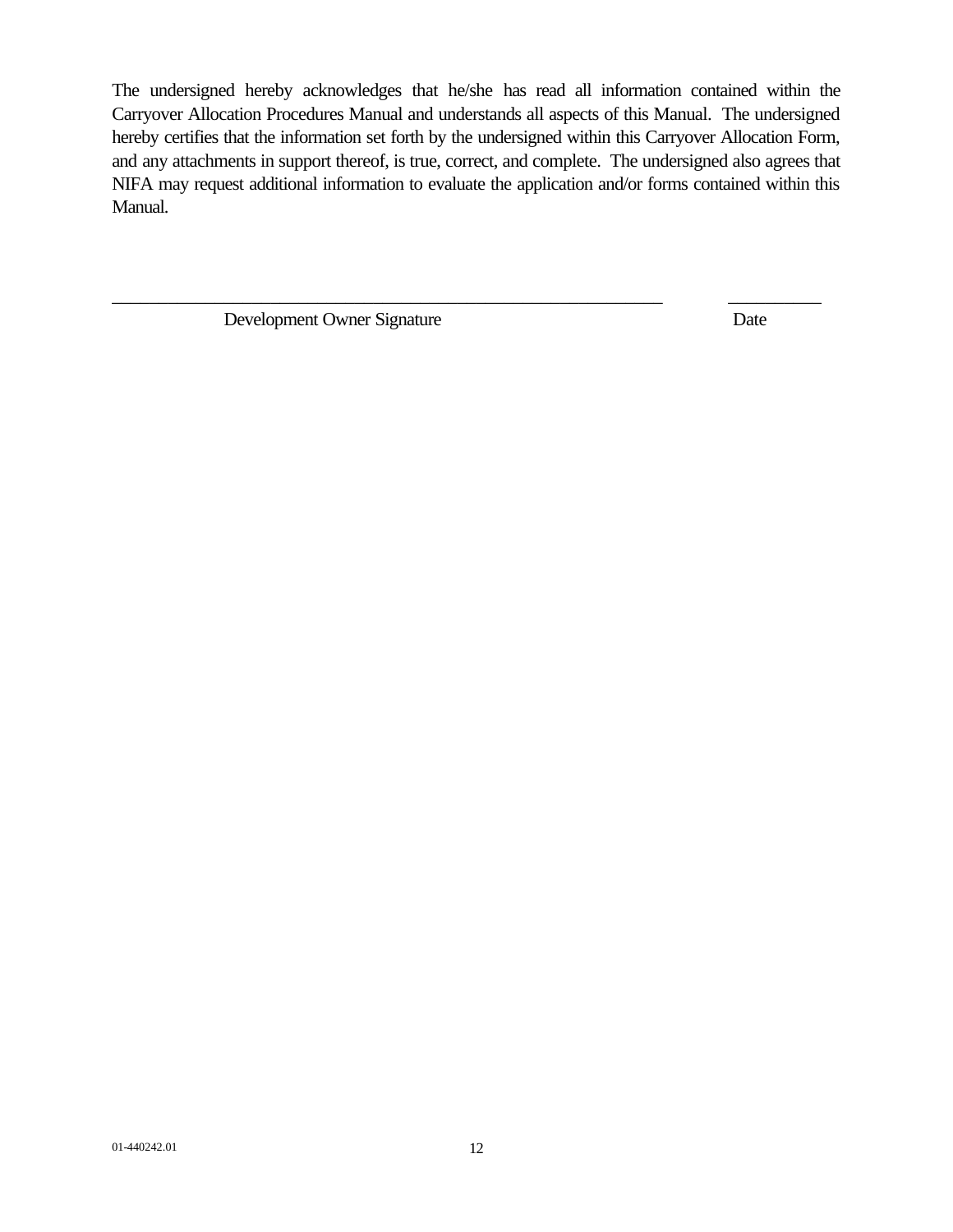# **SECTION 1.5 INDEPENDENT AUDITOR'S REPORT ON APPLYING AGREED-UPON PROCEDURES**

**(to be submitted under accounting firm's letterhead)**

## A. **General Instructions**

All requested information must be prepared in the format provided below. Submission of this report in any other format or without all requested items will not be accepted by NIFA. If any question is not applicable, mark N/A and if necessary provide an explanation. The letter should be on the firm's letterhead with an original signature.

## B. **Required Format**

Date:

To: Nebraska Investment Finance Authority ("NIFA") 1230 "O" Street, Suite 200 Lincoln, Nebraska 68508-1402 Attn: Low Income Housing Tax Credit Division

| RE: | Low Income Housing Tax Credit Carryover Allocation |
|-----|----------------------------------------------------|
|     | Name of Development:                               |
|     | NIFA LIHTC#:                                       |
|     | Development Owner:                                 |
|     |                                                    |

We have audited the accompanying Certification of Costs Incurred ("Exhibit XXX") of the Development Owner for (the "Development") as of XXXX, XX, 200. Exhibit XXX is the responsibility of the Development Owner and the Development Owner's management. Our responsibility is to express an opinion on Exhibit XXX based on our audit.

We conducted our audit in accordance with generally accepted auditing standards. Those standards require that we plan and perform the audit to obtain reasonable assurance about whether Exhibit XXX is free of material misstatement. An audit includes examining, on a test basis, evidence supporting the amounts and disclosures in Exhibit XXX. An audit also includes assessing the accounting principles used and significant estimates made by management, as well as evaluating the overall presentation of Exhibit XXX. We believe that our audit provides a reasonable basis for our opinion.

The accompanying Exhibit XXX was prepared in conformity with the accounting practices prescribed by the Internal Revenue Service under the accrual method of accounting and by the NIFA, which is a comprehensive basis of accounting other than generally accepted accounting principles.

In our opinion, Exhibit XXX referred to above presents fairly, in all material respects, costs incurred for the Development as of XXXX XX, 200\_, on the basis of accounting described above.

In addition to auditing Exhibit XXX, we have, at your request, performed certain agreed-upon procedures, as enumerated below, with respect to the Development. These procedures, which were agreed to by the Development Owner and NIFA, were performed to assist you in determining whether